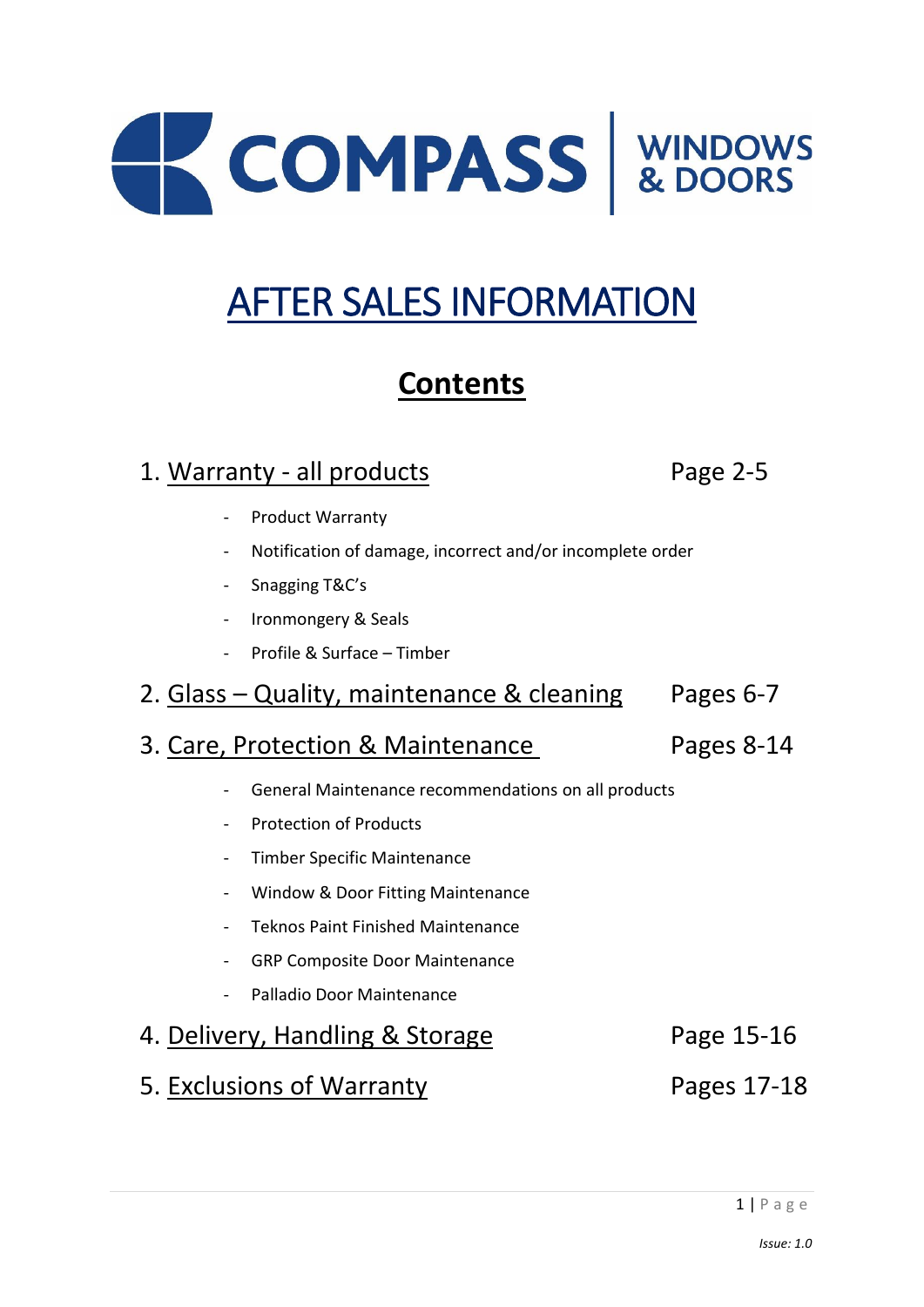| <b>PRODUCT</b>                                            | <b>GUARANTEE</b>                                          |  |
|-----------------------------------------------------------|-----------------------------------------------------------|--|
| <b>PVCu Frames</b>                                        | 10 years*                                                 |  |
| <b>Aluminium Frames</b>                                   | 10 years*                                                 |  |
| <b>Alu-Clad Frames</b>                                    | 10 years*                                                 |  |
| <b>Timber Frames</b>                                      | 25 years*                                                 |  |
| <b>Timber Door</b>                                        | 25 years*                                                 |  |
| Ironmongery                                               | 5 years*                                                  |  |
| <b>Glazing</b>                                            | 10 years*                                                 |  |
| Door & Surrounding Glass<br>Inc. sidelights and fanlights | 5 Years*                                                  |  |
| <b>Fully Finished Paint Systems</b>                       | Up to 8 years*                                            |  |
| <b>Fully Finished Stain Systems</b>                       | Up to 6 years*                                            |  |
| **Nan Ya Distinction® Composite Door                      | Surface: Up to 10 years*                                  |  |
| Range                                                     | Nan Ya Distinction® Fiberglass Door Slab: Up to 10 Years* |  |
|                                                           | 10-year warranty on Slab*                                 |  |
| Palladio Door Range Products                              | 1 year on moving parts*                                   |  |
|                                                           | 5 years on glass*                                         |  |

## **\*Terms & Conditions apply. The following document outlines the correct care, protection, and maintenance. Non-compliance may void your warranty.**

#### **\*\*Nan Ya Distinction ® Composite Door Range:**

Nan Ya Surfaces warrant that in the course of normal use, the surface finish of prepigmented, solid colour doors will not blister, crack, chip, flake, or peel, for a period of 10 years. The following Nan Ya colour finishes are covered: Red/Green/Blue/Black/ Snow White/Chartwell and Anthracite Grey.

All hand-stained finishes e.g., Rosewood and Gold Oak have a surface warranty of 5 years.

Nan Ya Distinction® Fiberglass Door is guaranteed free from defects in material, or workmanship that might unreasonably affect its performance. The terms of the LIMITED WARRANTY extend from the first date of purchase for 10 Years and guarantees the structural system of the door in which directly attributable to defective manufacturing of the unit. This warranty is for the original user(s) and is non-transferable.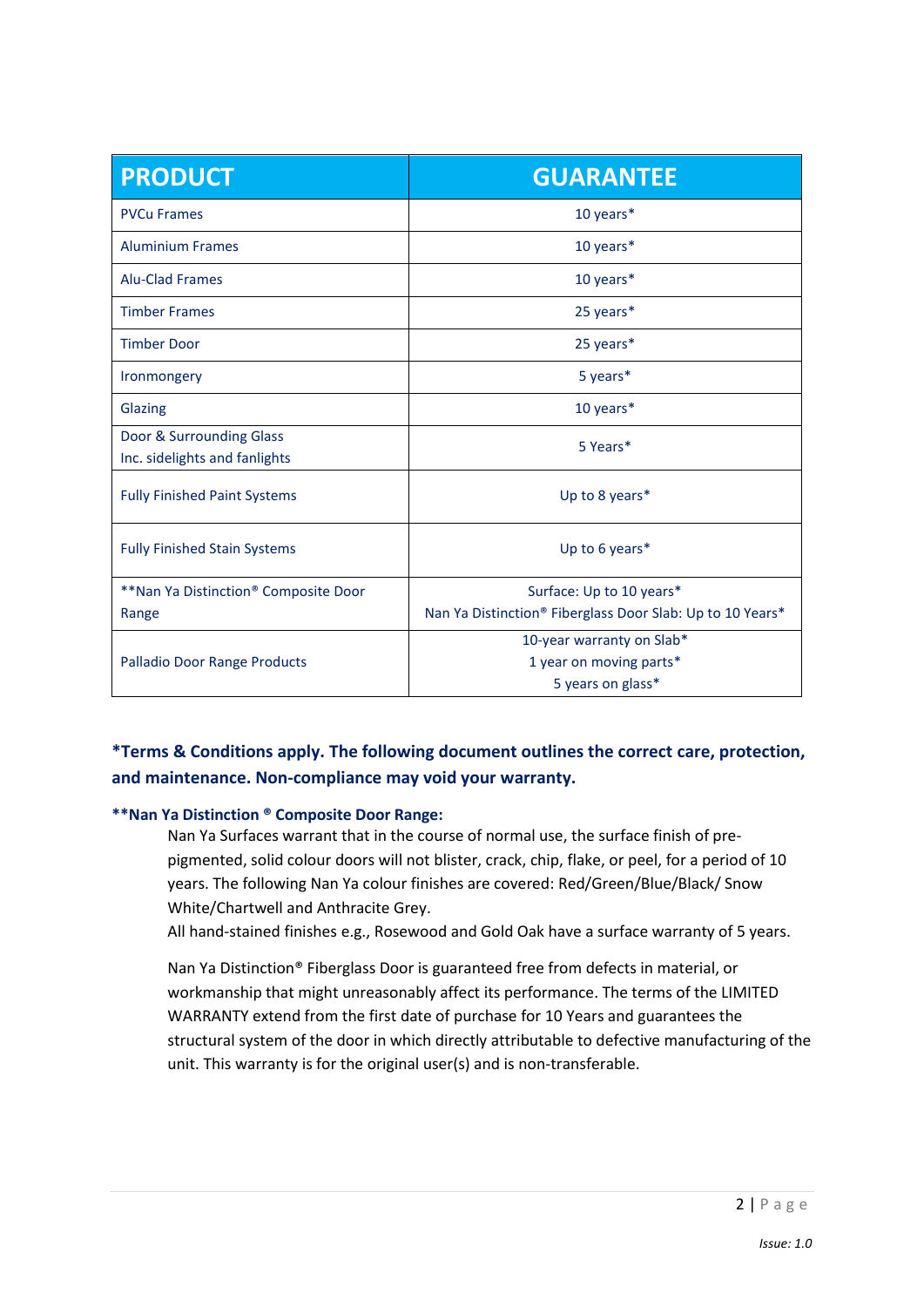# **NOTIFICATION OF DAMAGED, INCORRECT AND/OR INCOMPLETE ORDER**

- On receipt of your products please ensure all items are in good condition and match your order exactly.
	- $\circ$  For all orders, visual faults or defects must be reported to Compass in writing with supporting video and images, within **3 working days** of delivery.
	- o For Supply Only Orders, all functional faults or defects must be reported with supporting video and images, by the Compass Customer in writing within **3 working days** of installation.
- Any replacement part supplied will be covered by the warranty period activated from the original point of supply and not extended.
- Do not remove any of the CE/Qmark labels until you are happy with product, these identify your item, and it may incur a charge or invalidate your warranty if you do.
- In orders where glass protection has been applied by Compass prior to delivery, the glass has passed all quality checks-any faults flagged after installation will not be covered under warranty.

# **SNAGGING TERMS & CONDITIONS**

## **Supply & Fit Orders**

- The warranty period for adjustments/re-fitting on products which Compass have installed at your property is 1 year from the date of installation.
	- o *Following request for Adjustment Service Call, we are limited to 1 snagging appointment per plot within 1 year of completion date.*
	- o *It is the responsibility of the customer to check the function of all Compass products prior to this adjustment service call as subsequent visits are at the discretion of Compass and may be charged for.*
- Compass cannot be held responsible for normal 'Wear and Tear' or accidental damage, misuse, or failure by the customer to comply with routine maintenance.
- Any discontinued product will be replaced with an alternative.
- We cannot guarantee consistency of colour match on replacements on factory finished products.

# **Supply Only orders**

- Compass are **not** responsible for any adjustment or fitting requests on Supply Only projects.
- All functional faults or defects must be reported with supporting video and images, by the Compass Customer in writing within **3 working days** of installation.
- The warranty period is with the Customer of Compass, if you are a home-owner who has not bought product directly from Compass please refer to your Builder / Contractor directly.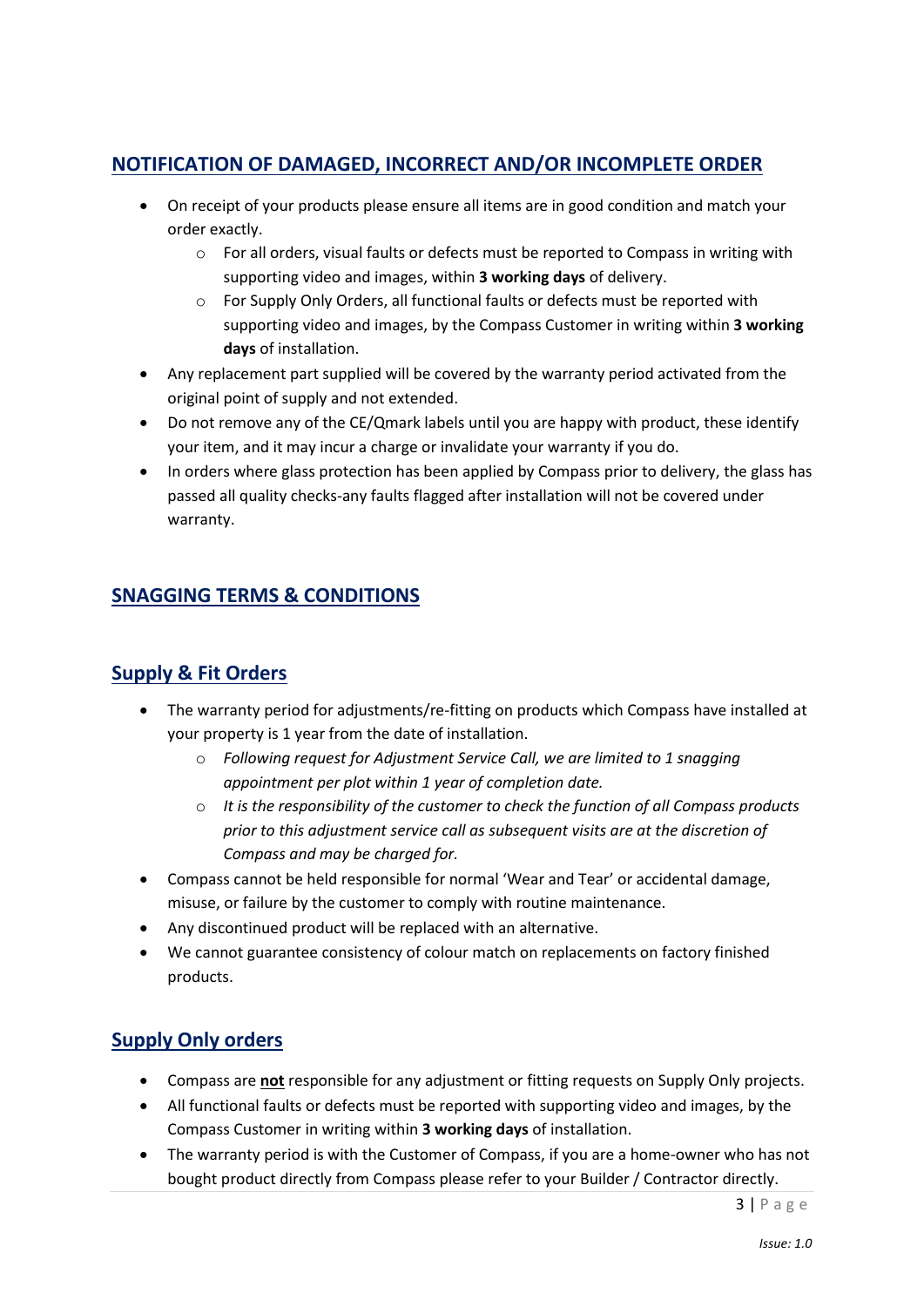- Compass shall supply any item free of charge proven to be faulty within warranty. The Company will not pay the cost of any additional work or labour required to install replacement items for supply only items.
- Compass cannot be held responsible for normal 'Wear and Tear' or accidental damage, misuse, or failure by the customer to comply with routine maintenance.
- Any discontinued product will be replaced with an alternative.
- We cannot guarantee consistency of colour match on replacements on factory finished products.

# **IRONMONGERY AND SEALS - Warranty**

- Compass warrants hinge systems and handles for a period of 5 years against functional failure.
- Replacement ironmongery will be supplied and fitted under warranty within one year of delivery after which replacements are supplied for the customer to fit.
- The standard lifespan of surface coatings is affected by extreme climate. We recommend the use of stainless-steel hardware where possible in the likes of coastal areas to delay corrosion as best as possible.
- Surface finishes for ironmongery are covered by the Warranty for 1 year.
- Any replacement part supplied will be covered by the warranty period activated from the original point of supply and not extended.
- In the event of a component or part failing on products/items supplied only which are due to defects caused by manufacturing, materials or workmanship, our liability is restricted to the supply only of a replacement product/part or providing a factory authorised repair to the returned product. No liability is accepted for any charges for installation, painting or storage or any other consequential costs.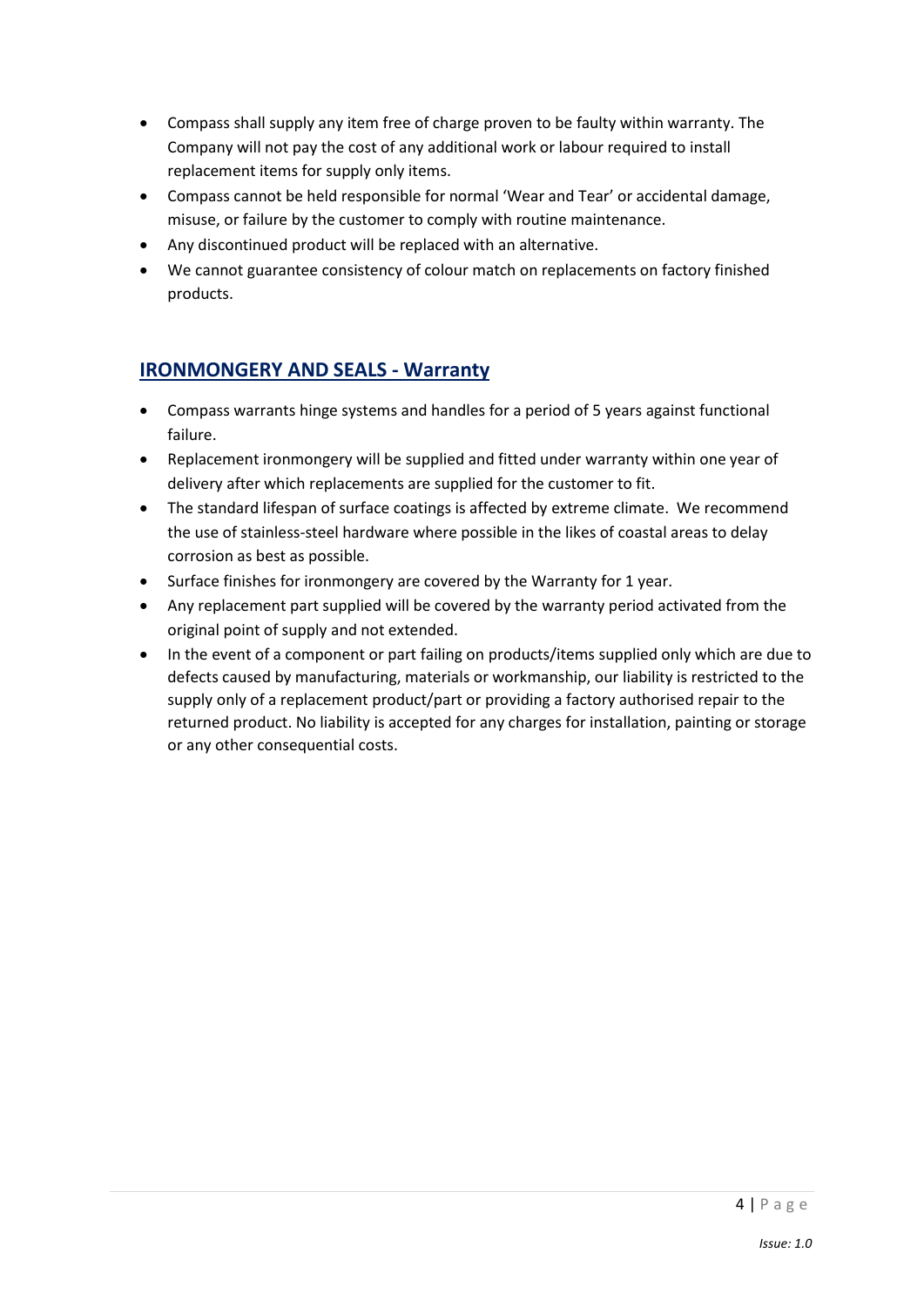# **PROFILE SURFACE WARRANTY - TIMBER**

\*Shorter periods for lighter translucent shades e.g., Pine & Light Oak

|                                                            | Moderate: typically,<br>non-coastal areas at<br>low altitude        | Harsh: exposed inland<br>locations and areas<br>within 0.5 miles of the<br>coast | <b>Extreme: areas of high</b><br>altitude and exposed<br>coastal sites    |
|------------------------------------------------------------|---------------------------------------------------------------------|----------------------------------------------------------------------------------|---------------------------------------------------------------------------|
| Sheltered e.g.,<br>beneath porch or<br>large roof overhang | 8 years for opaque<br>coatings, 6 years for<br>translucent coatings | 7 years for opaque<br>coatings, 5 years for<br>translucent coatings              | 7 years for opaque<br>coatings, 5 years for<br>translucent coatings       |
| Partly sheltered, e.g.,<br>window built back in<br>reveal  | 8 years for opaque<br>coatings, 6 years for<br>translucent coatings | 6 years for opaque<br>coatings, 4 years for<br>translucent coatings              | 5 years for opaque<br>coatings, 3-4* years<br>for translucent<br>coatings |
| Not sheltered, e.g.,<br>face of building                   | 7 years for opaque<br>coatings, 5 years for<br>translucent coatings | 5 years for opaque<br>coatings, 3-4* years for<br>translucent coatings           | 4 years for opaque<br>coatings, 2-3* years<br>for translucent<br>coatings |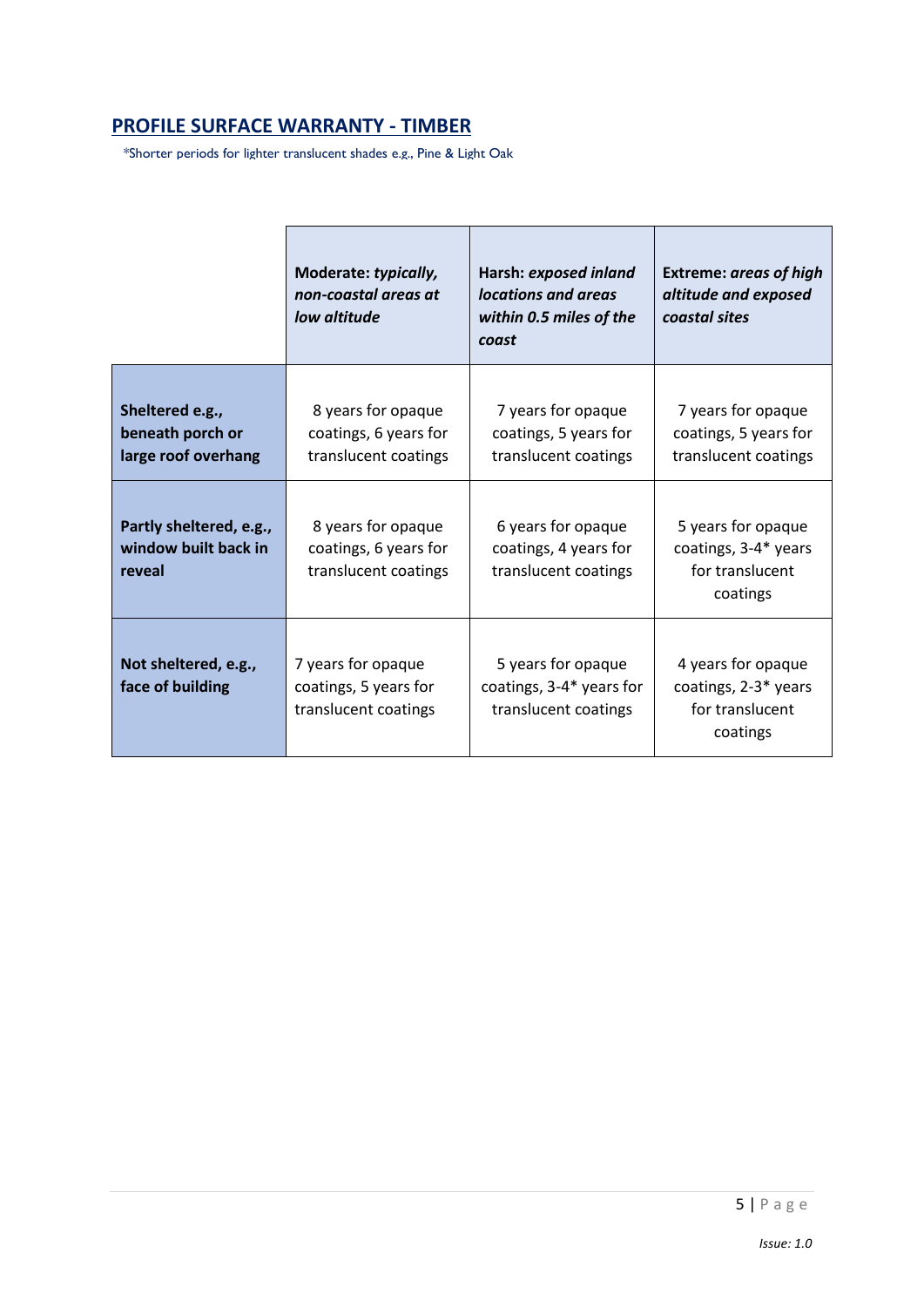# **GLASS**

# **INSULATED GLASS UNITS**

- Compass assures that the glass will comply with the standard visual quality standards. \*\*
- Compass warrants that the seal on double glazed units will be free from failure (failure is taken to mean failure of the insulated glass resulting in penetration of moisture on the glass inside the airspace) for a period on ten years from delivery.
	- $\circ$  If a failure occurs in the first five years, Compass will be responsible for the supply and fitting of the replacement glass units.
	- $\circ$  If failure occurs in the second five years, Compass is limited to supplying the units only.

# **Vistatherm Glass**

Compass Windows and Doors are a fully accredited VistaTherm agent.

#### **Rigorous Testing & Stringent Quality Standards**

VistaTherm are committed to providing the best insulated glazed units meaning they continually invest in the latest machinery, regularly and thoroughly test their processes, maintaining standards of quality that exceed all industry requirements for quality & performance.

| <b>Processing Standards</b>  | <b>Other Glass Standards</b> | <b>Certifications</b>         |  |
|------------------------------|------------------------------|-------------------------------|--|
| EN 972 Glass for Glazing     | EN 1863 Heat Strengthened    | ISO 9001:2008 Quality         |  |
|                              | Glass (Conform only no       | Management system             |  |
|                              | Kitemark can be given)       |                               |  |
| 1279 Insulating Glass Units  | EN 14179 Heat-Soaked Glass   | ISO 1400:2004 Environmental   |  |
|                              |                              | Management System             |  |
| (BS) EN 12150 Thermally      | EN 12543 Laminate Safety     | <b>BS OHSAS:18001 H&amp;S</b> |  |
| Toughened Soda Lime Silicate | Glass                        | <b>Management System</b>      |  |
| Glass                        |                              |                               |  |
| (BS) EN 12600 Pendulum &     | EN 14449 Laminate Safety     | <b>BS 5000-1 Energy</b>       |  |
| Impact                       | Glass                        | Management System             |  |

#### **\*\*Glass visual quality standards**

- Clear and Flat: It is important to check your glass within 3 working days of delivery, before any rendering, plastering or other works adjacent to the glass takes place.
- Standing 3 meters away or as far as you can if 3 meters is not possible, look directly through the glass, not at it, in natural light but not direct sunlight with no visible moisture on the surface of the glass at a 90° Angle to the window.
- It is acceptable to see bubbles/ blisters, fine scratches not more than 25mm long or minute particles providing they are neither obtrusive nor bunched.
- Toughened glass due to the process of toughening may show some visual distortions, this will not affect the window performance and
- Laminated glass is made up of several layers so may have a few more blemished than clear flat glass.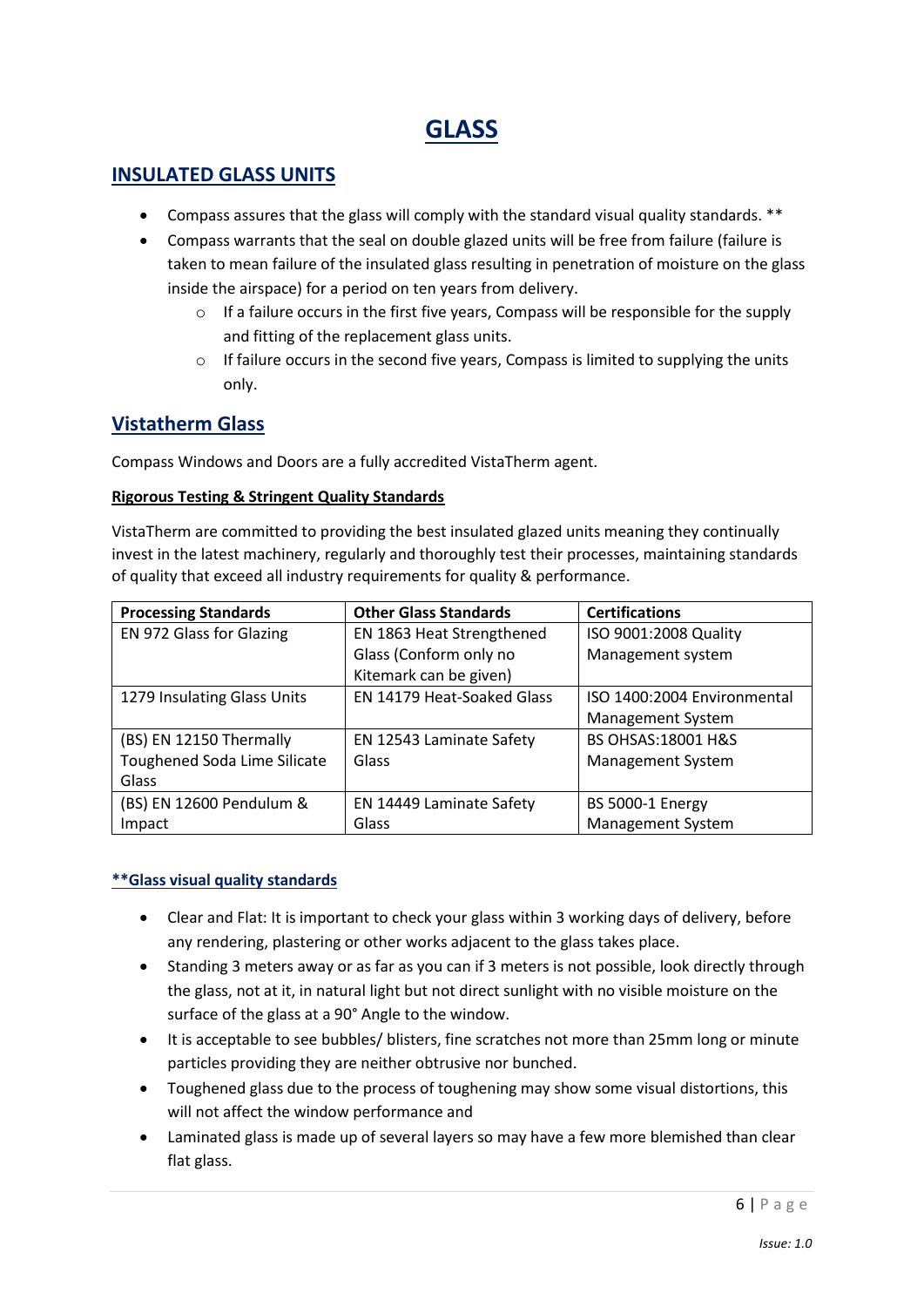• Low emissivity coating can in some conditions look like the glass is hazed or cloudy, this is normal.

# **Cleaning Glass**

- Glass labels should be removed as soon as possible after installation. Whilst these are low tack, long exposure to sunlight can increase the glue bond making removal more difficult at a later date.
- Soften any labels on the panes of glass with water to remove more easily. Glue residue on the pane may be removed with a solvent cleaner, avoid profile.
- Please follow product use guidelines (attached).
- Use the minimum amount of water with a very small amount of mild detergent, for example washing up liquid or pure soap flakes, when cleaning the units for the first-time following installation. Fine/invisible dust particles and debris can cause scratches so must be removed before wiping surface. (Maintenance guide included in pack)
- Give a final wipe with a damp cloth or leather to remove all water from the surface.
- Never hose down or use large quantities of water for cleaning as this is an unnatural application and will create moisture imbalance within the products.
- Subsequent movement because of same will not be covered by the Company's Warranty.
- Foiled PVCu Products has a fine acrylic finish therefore **NO** solvent-based products are to be used.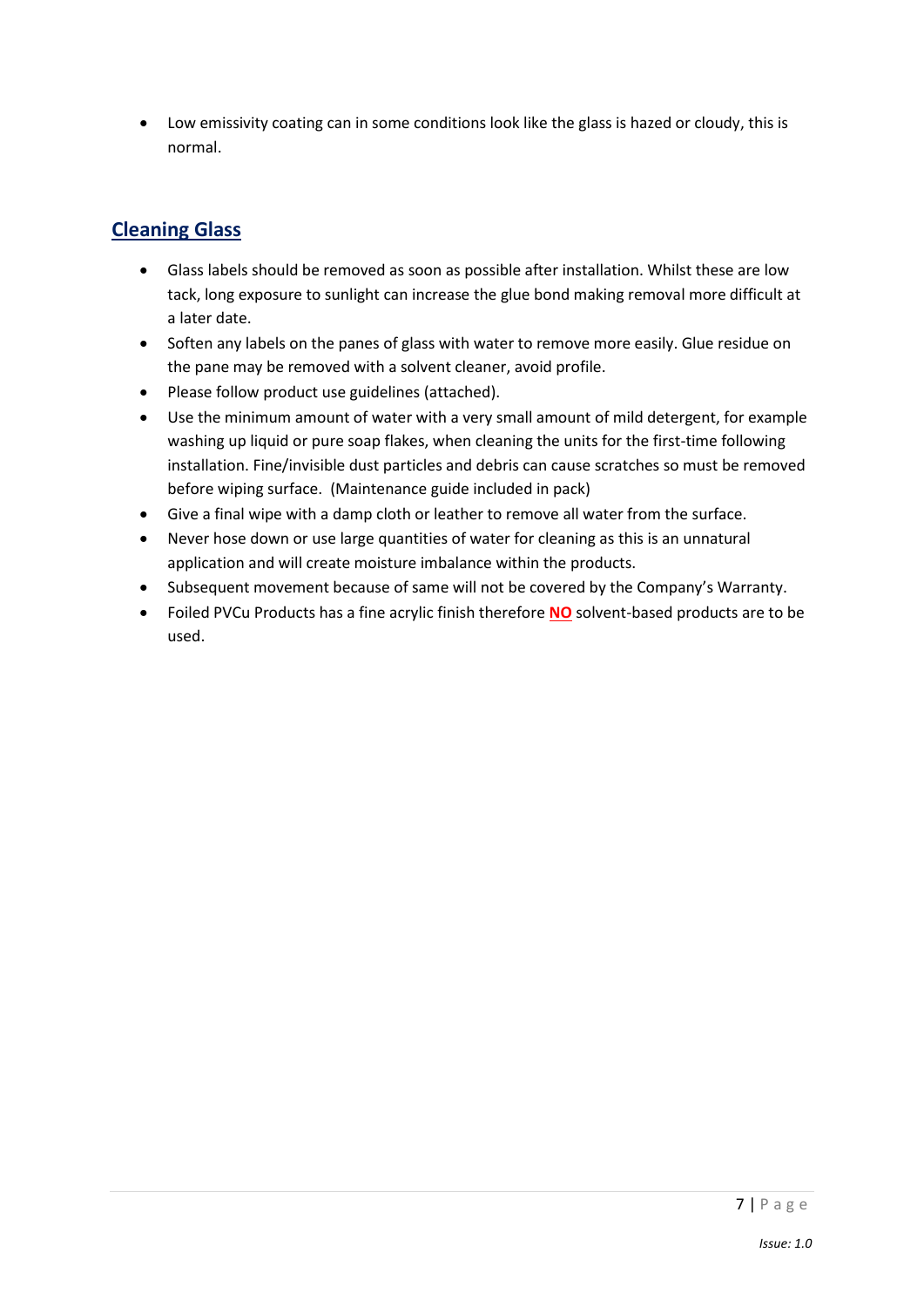# **CARE & MAINTENANCE**

# **Maintenance recommendations on all products**

- Check & clean your window and door products twice a year using water and mild household soap. Use minimal pressure to protect the products
- If glass cleaning product touches the frame or gaskets, wipe clean immediately
- Inspect GRP Doors annually. If there is any evidence of coating wear repaint with two coats of high-quality exterior paint to the door leaf only
- Avoid plaster & render splatters touching the frame/door
- Do not use any aggressive cleaning products on the frames.
- Never paint PVCu windows or doors, ironmongery, or rubber gaskets
- Use little product and little pressure for best results
- Never allow the paint stripper or a blow lamp to come in to contact with products.
- It is highly important with Alu-Clad products that the building is kept dry, and well-ventilated during building development
- Warranty does not cover damage caused by aggressive cleaning/products and/or wet trade materials

## **PROTECTION OF INSTALLED WINDOWS & DOORS**

- Windows and doors must be always protected from continuing construction processes which may produce dust and other pollutants that will affect the product's finish and glazing tapes, as well as interfere with hardware operation.
- Particular attention is required for construction operations that produce abrasive grit, such as angle grinding or rendering, which will pit or scratch glass, paint surfaces and hardware finishes.
- Please treat your window & door products as you would items of furniture.

## **Timber Specific Maintenance:**

With proper care & attention, Compass' factory finished doorsets & windows will give extended life between redecoration cycles. To achieve this performance, the following should be observed:

- At least once per year, all coatings should be washed with mild detergent and water to remove any surface pollution
- All hinge mechanisms and handles should be checked at least biannually for ease of operation and lubricated with light oil suitable for the purpose, as required
- Weather seals should be cleaned at least once per year to remove any dust or grime in accordance with the manufacturer's instructions
- Ventilators should be cleaned at least once per year to remove any dirt or grime in accordance with the manufacturer's instructions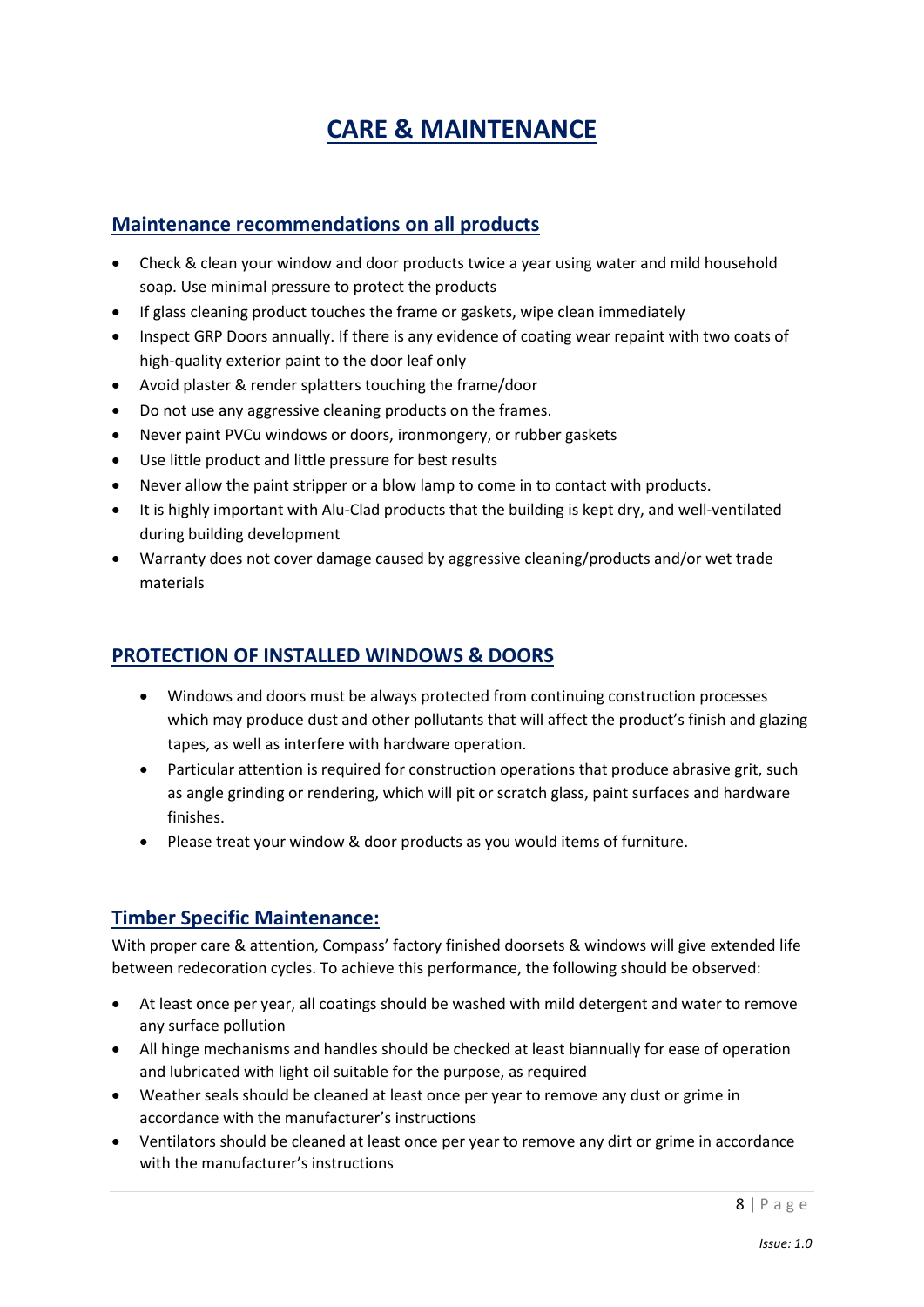• See Teknos maintenance guidelines within this booklet, for further information

# **Maintenance of Window & Door Fittings:**

- The friction hinge should be free from dirt, debris, and any other obstructions, in particular the pivots and sliding shoes.
- These should be adjusted sufficiently to ensure the window remains open in the required position so that undue force must be used to open the window.
- Handles should be cleaned with warm water and a mild detergent using a damp cloth.
- Espagnolette locking mechanisms should be examined on an annual basis. All moving parts should be lubricated with light oil. Keeps should be checked to ensure that they have not moved and if necessary, they should be re-aligned to ensure adequate engagement and compression on the perimeter seals.
- Keep ironmongery, hinges, locks etc. clean from dirt and grit by cleaning regularly
- Apply petroleum jelly or silicone lubricant such as Vaseline to moving parts annually. (Avoid balance channel on Timber Sliding Sash windows)

# **Care & Protection of Teknos painted products**

#### **First and subsequent re-decoration**

All areas to be redecorated should be washed down with a mild detergent solution & rinsed with clean water to remove dust, insects, and other contaminants, which can form a base for algae and fungi growth.

#### *Where the coating system is intact but requires a cosmetic coat, the following procedure should be followed:*

• Using a good quality, long haired, synthetic brush, designed for use with acrylic paints, apply one or two coats of Aquatop 2600 in the appropriate shade, colour & gloss level. Allow to dry for four hours between coats.

#### *Where minor flaking affects small areas of the topcoat surface, but the timber substrate is not exposed, the following procedure should be followed:*

- Abrade the damaged area with a fine grade abrasive paper to remove all unsound coating & feather out.
- Clean down & wash down the abraded area to remove dust and allow to thoroughly dry.
- Using a good quality, long haired, synthetic brush, designed for use with acrylic paints, apply a coat of Aquatop 2600 in the appropriate shade, colour & gloss level to the damaged area. Allow to dry for four hours then apply a second coat.
- If the damaged area is widespread, it is recommended that the whole frame is lightly abraded and repaired as described above with the second coat applied to the complete frame.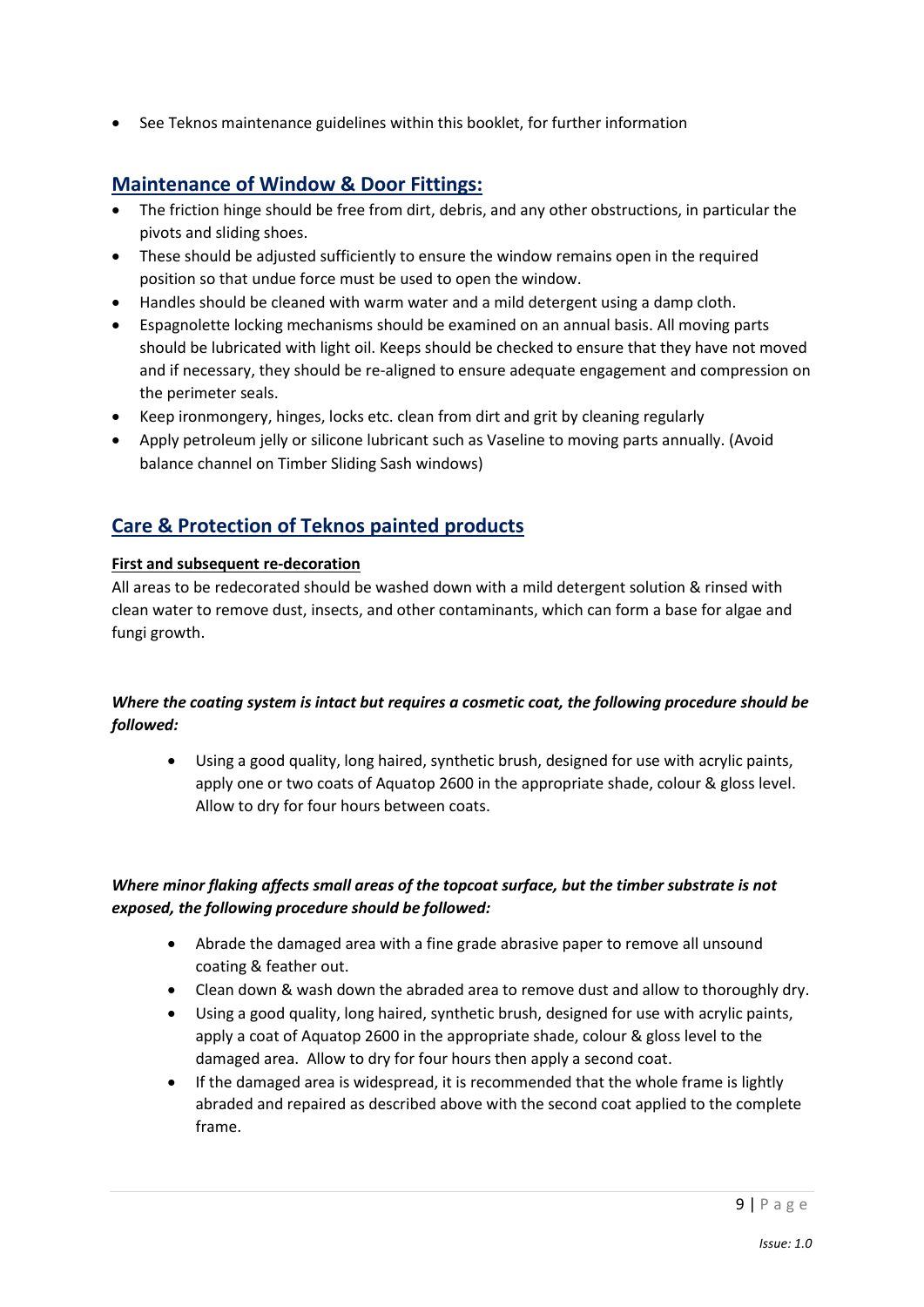#### *Where moisture has penetrated joints, end grain, nitrates or natural movement of the timber has opened shakes, treat as follows:*

- Abrade the damaged area with a medium and then fine grade abrasive paper.
- Clean down and wash the abraded area to remove dust and allow to thoroughly dry.
- Treat bare wood, where appropriate, with a surface preservative, such as Teknos Aqua 1410 and allow to dry.
- Prime with Aqua Primer 2900 base coat stain in the original colour for translucent systems or Anti Stain Aqua 2901 for opaque systems.
- Seal any open joint with Teknoseal 4001 joint sealer applied by mastic gun. Wipe with a damp cloth or spatula to give a smooth joint and allow to dry to a clear finish.
- Seal any Exposed end grain with Teknoseal 4000 and grain sealer and allow to thoroughly dry.
- Using a good quality, long haired, synthetic brush, designed for use with acrylic paints, apply a coat of Aquatop 2600 in the appropriate shade, colour & gloss level to the damaged area. Allow to dry for four hours then apply a second coat.

#### *Where damage has affected the full depth of the coating system, i.e., deep cut or gouge, the full system requires a repair:*

- Abrade the damaged area with a medium and then fine grade abrasive paper.
- Clean down & wash down the abraded area to remove dust and allow to thoroughly dry.
- Treat bare wood, where appropriate, with a surface preservative such as Teknos Aqua 1410, and allow to dry.
- Prime with Aqua Primer 2900 base coat stain in the original colour for translucent systems or Anti Stain 2901 for opaque systems.
- Using a good quality, long haired, synthetic brush, designed for use with acrylic paints, apply a coat of Aquatop 2600 in the appropriate shade, colour & gloss level to the damaged area. Allow to dry for four hours then apply a second coat.

#### *Where resin has exuded through the coating (milking)*

- The best remedial treatment is to allow it to weather until it dries and oxidises, forming a white crystalline powder. The dried resin can then be removed with a stiff nylon or natural bristle brush and any remining residues washed off with a cloth.
- Water based coatings with their relatively high degree of moisture vapor permeability often allow the passage of resin to the surface without damage to the coating. If the finish is not damaged by over-vigorous scrubbing during crystal removal, recoating is often unnecessary.
- Although it may be unsightly, it is better not to remove the fresh sticky resin. In practice, this can be very difficult, and the presence of sticky resin indicates that the exudation is continuing.
- The remedial work for resin exudation is often best left until the first maintenance period is, by which time the resin has normally fully crystallised. After removal as described above, the overall application of one maintenance coat finish restores the general appearance of the timber and maintains its protection.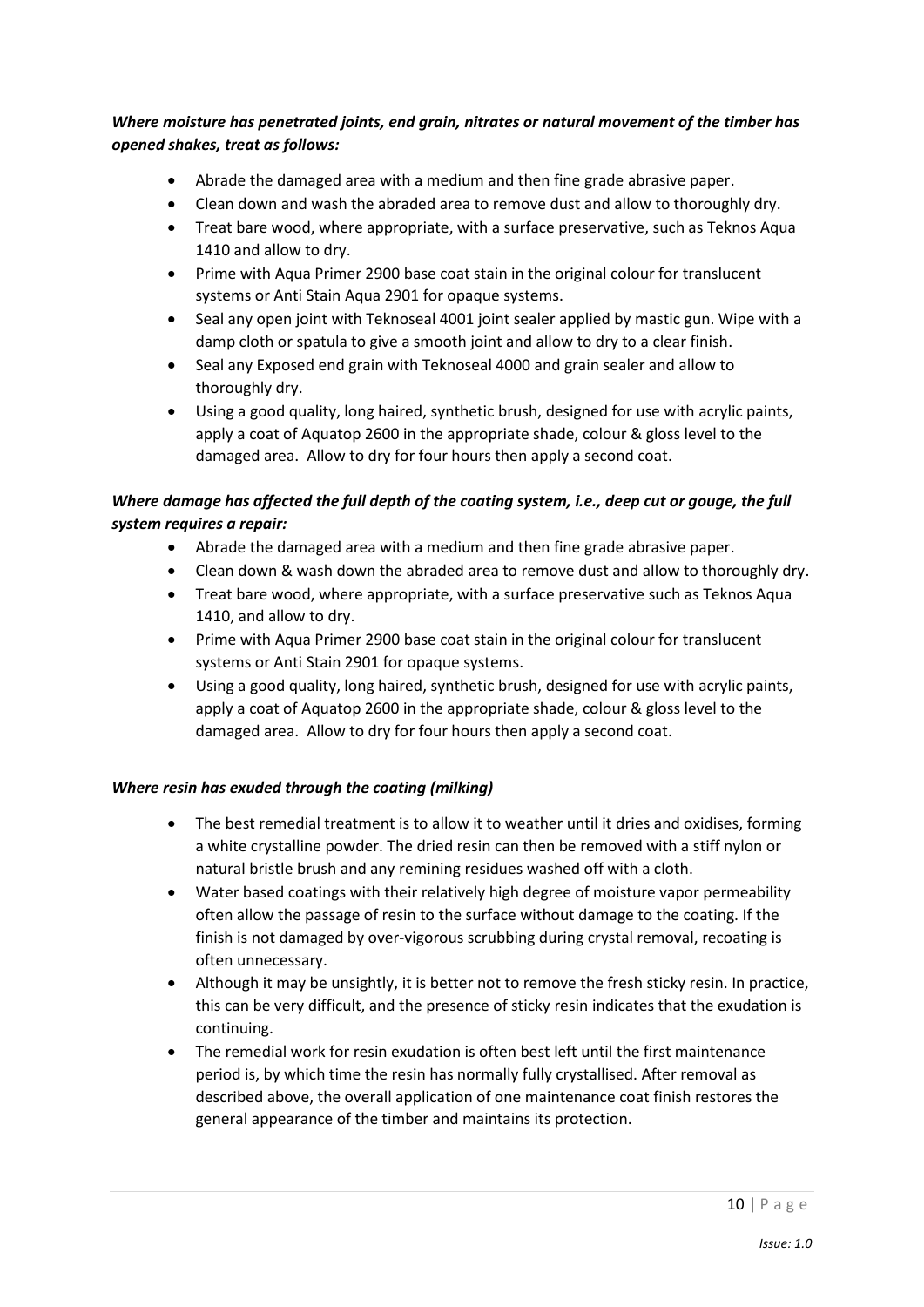- When carrying out any coating work, do not attempt to paint when the temperature outside is below 5 degrees Celsius, or if the relative humidity exceeds 80% as the curing and performance of the coating may be impaired.
- If there is any doubt about the substrate or underlying paint film, apply the appropriate Teknos products to a small inconspicuous area, allow to dry for 24 hours & then inspect for appearance and adhesion to substrate, Repair products can be obtained from Teknos (UK) Limited, and can be stored in frost free conditions for up to six months in sealed packaging.

#### **Find more information and images on avoiding paint problems here:**

<https://www.teknos.co.uk/pdf/decorators/teknos-avoiding-paint-problems.pdf> <https://www.teknos.co.uk/pdf/decorators/teknos-avoiding-paint-problems.pdf>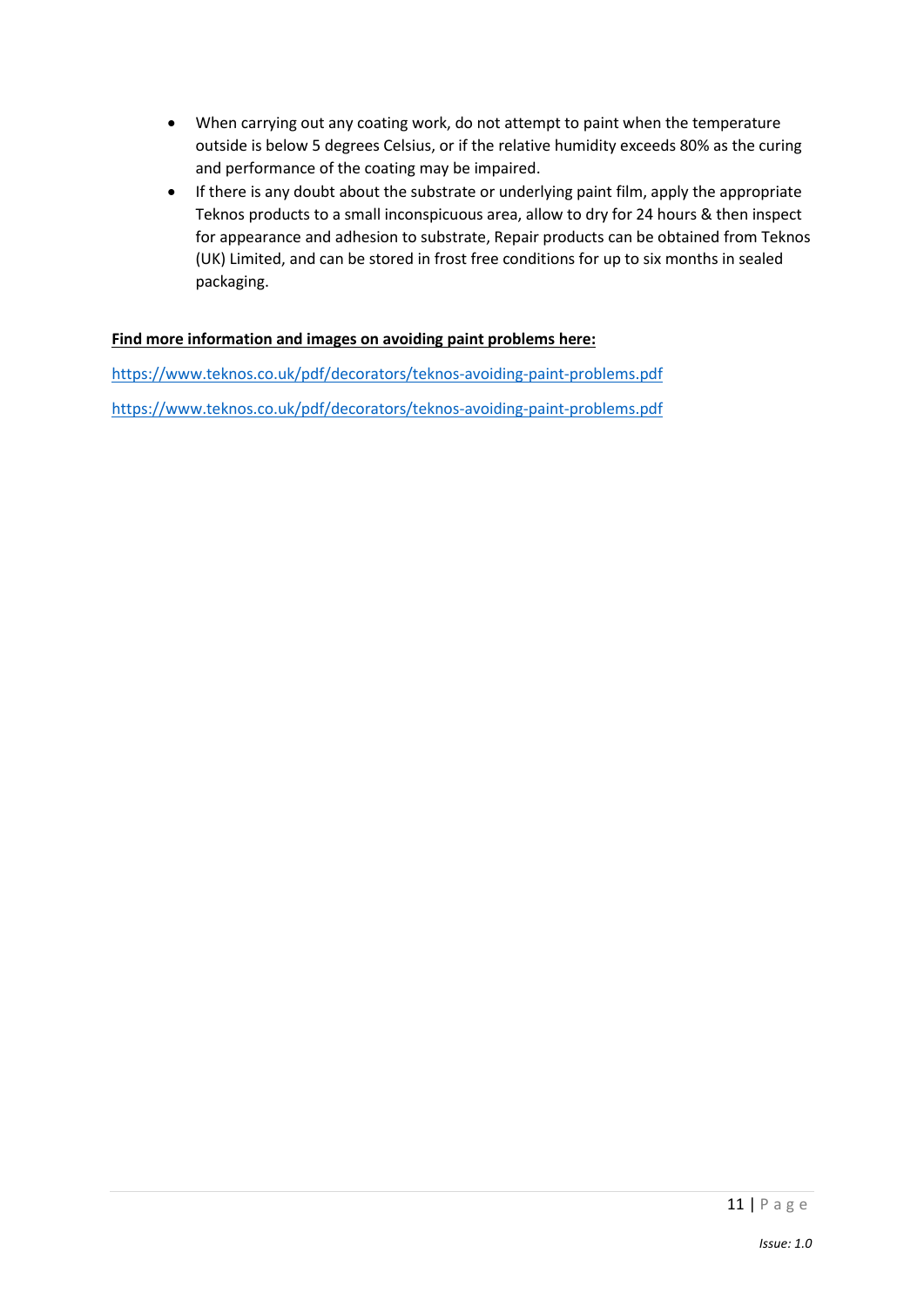# **Care & Protection of GRP Nan Ya Door Range**



# **Distinction** doors

#### How to look after your product

Thank you for investing in our products. Your products have been designed, manufactured and installed to the highest possible standards and are virtually maintenance free. However, to retain their smart appearance and ease of operation a small amount of care and attention is necessary. Please take a few moments to read the quidelines outlined in this Product Maintenance Guide to ensure you receive many years of trouble free service.

To prolong the life of the door surface finish, it is recommended that the GRP composite door is cleaned regularly. This should be completed at least once per month but will depend upon the doors location and exposure to contaminants such as dirt and salt etc.

. It is recommended that the door is cleaned with specially formulated door wipes which are available from Distinction Door Solutions. Alternatively, the door surface can be washed with warm soapy water (washing up liquid is suitable) and wipe dry with a soft cloth.

. When the door is closed always ensure top and bottom locking points are engaged to assist in the reduction of thermal movement.

. To sustain the gloss finish, apply 2 - 3 coats of Konig Maintenance Lacquer every 6 - 12 months.









**UNIVERSAL MAINTENANCE LACOUER** 

#### Do Not:

- . Use aggressive cleaning methods, abrasive cleaners or scouring pads on the surface of the door.
- Use high pressure of steam cleaners.
- Use any type of bleach, solvent (eq white spirit, methylated spirit, cellulose thinners or acetone/nail varnish remover).

• Use adhesives of any type or tack for providing temporary protection, for the temporary fixing of seasonal or other decorations etc.

• Use excessive length key chains, please try and avoid contact with these and any other sharp objects you may be carrying.

A repair system is available to deal with accidental damage such as dents or scratches. For details please contact Distinction Door Solutions.









12 | P a g e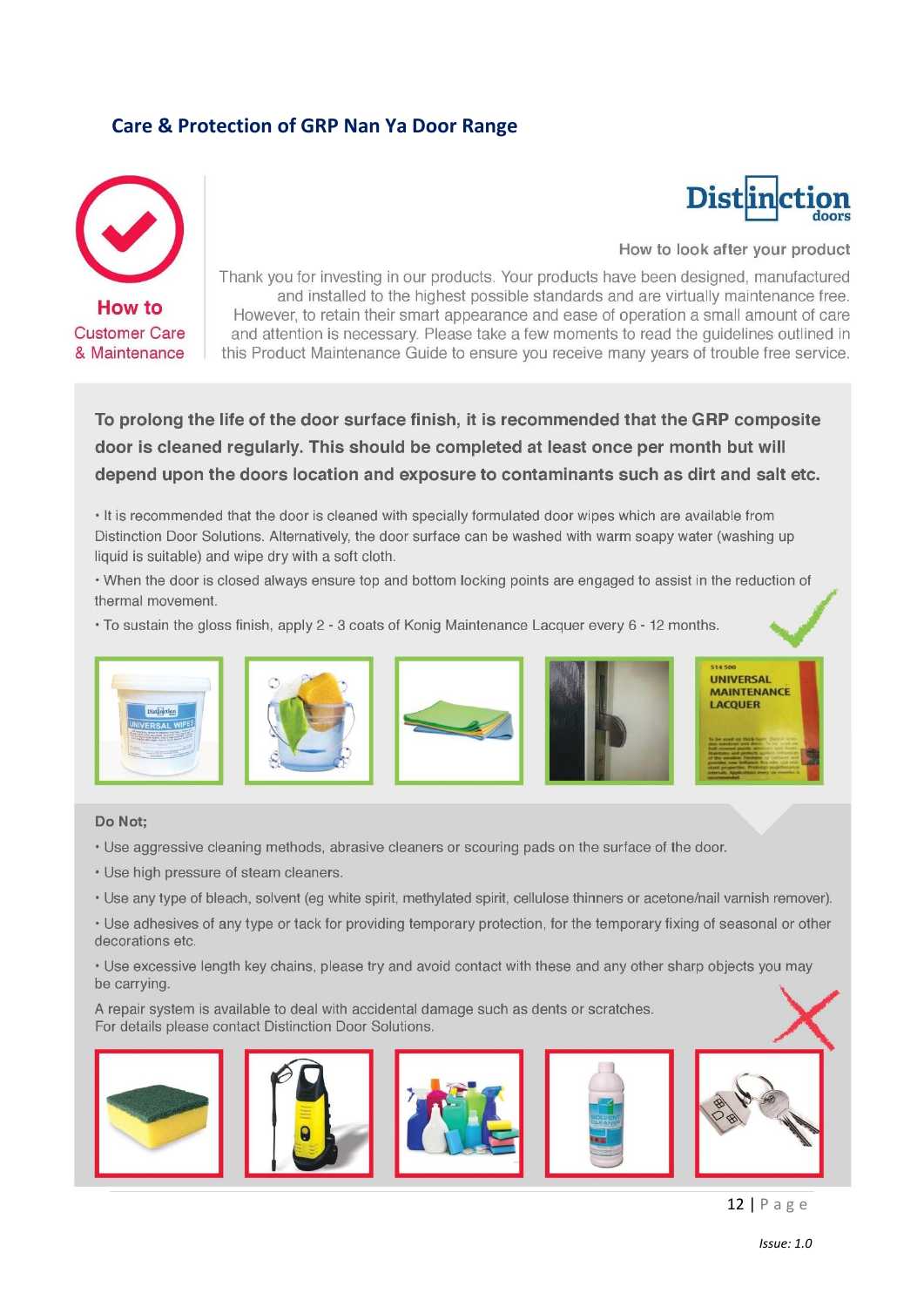# **Care & Protection of Palladio Door Range**



The maintenance of a composite door tends to be minimal and is just another benefit of choosing one for your front door. However, in order to ensure that your Palladio door remains stunning as ever, we present to you a few tips that would help you maintain the look over the years-

- To maintain your Palladio door and door frame, clean using a nonabrasive soft sponge and warm soapy water i.e., hand soap or washing up liquid.
- Dry using a soft lint free cloth.
- After cleaning and drying, we recommend using Mr. Sheen multi-surface spray to give your entrance door an added sheen and a more polished finish.
- The glass can be polished with any traditional glass cleaner.
- We suggest avoiding the use of harsh chemicals or solvents as they have the potential to damage the surface of the door.

#### *Maintaining door hardware*

To ensure you maintain a high-quality finish cleaning should be carried out regularly using the appropriate care and maintenance method below.

#### Before you start

#### • **Check and Test**

Harsh chemicals could damage your stainless-steel product, before using any chemicals a trial should be conducted on a small, hidden surface area to check that the resulting finish matches the original.

#### Cleaning Methods

#### • **Routine Cleaning and Fingerprints**

Do use warm soapy water with a lint free cloth. Rinse with clean water. Wipe dry with a soft, clean cloth.

#### • **Stubborn Stains and Discolouration**

Do use mild cleaning solutions such as CIF or a specialist stainless steel care kit.

#### • **Oil and Grease Marks**

Do use hydrocarbon solvents such as, WD40, methylated spirit or acetone to polish the steel and remove oil or grease residue.

#### **DON'T use abrasive cleaners or scouring pads, bleach, or solvents.**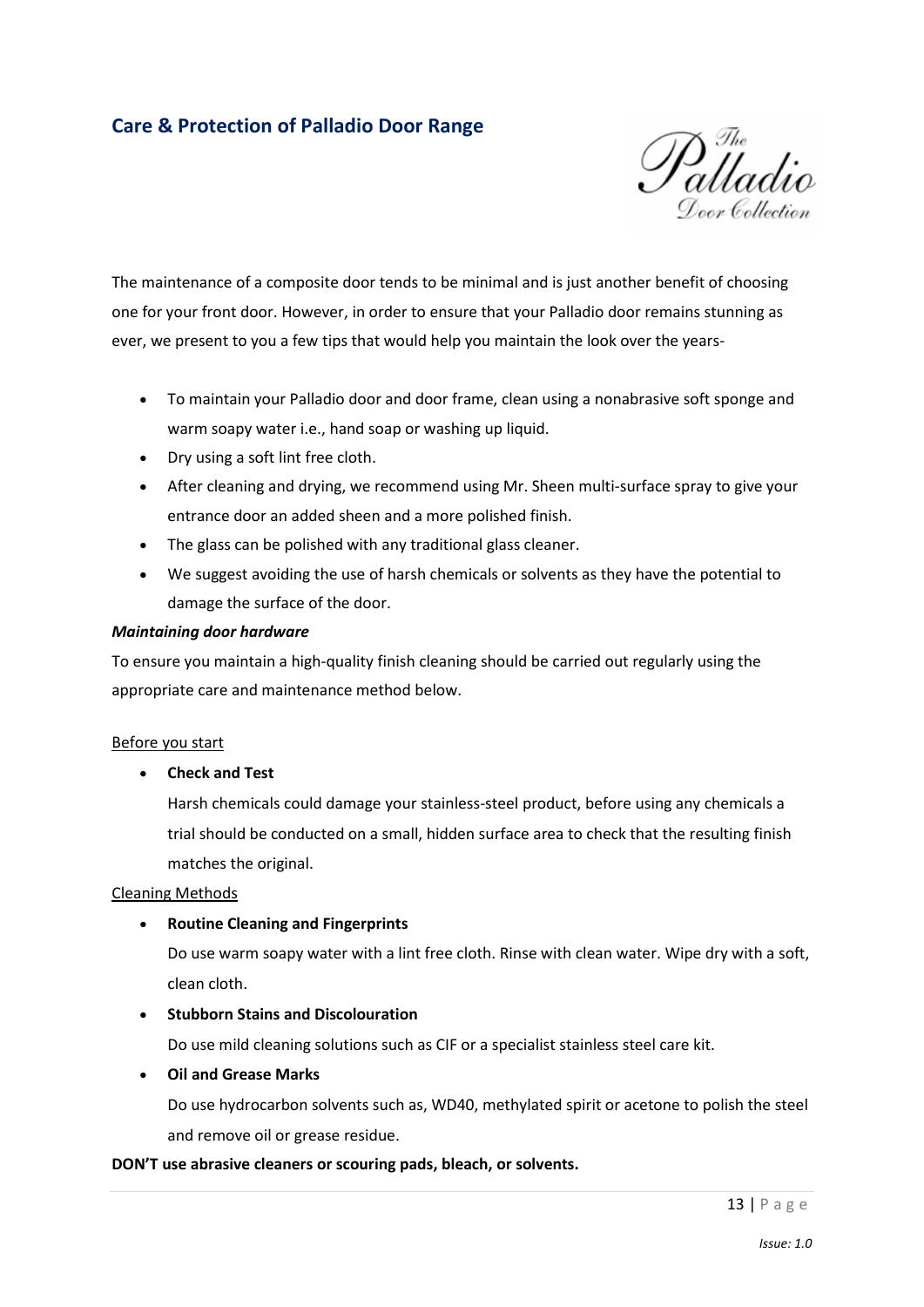#### *Lubricating your Palladio Door*

- Begin by opening the door and placing dust sheet underneath the door to protect flooring.
- Apply 3 in 1 oil or silicon spray to the lever handle, cylinder and multi point locking system and hinges. You can also add a small amount of Vaseline to the hooks, deadbolts, and rollers to ensure lubrication for smoothness of movement.
- Lift the handle up and down 6-8 times to ensure that the lubricant has worked its way through all parts of the mechanism.
- Alternatively, you can wind the key multiple times if you do not have a door with lever handles.
- You can repeat this process twice a year to ensure lubrication.

**Source: https://palladiodoorcollection.com/uk/palladio-maintenance-guide/**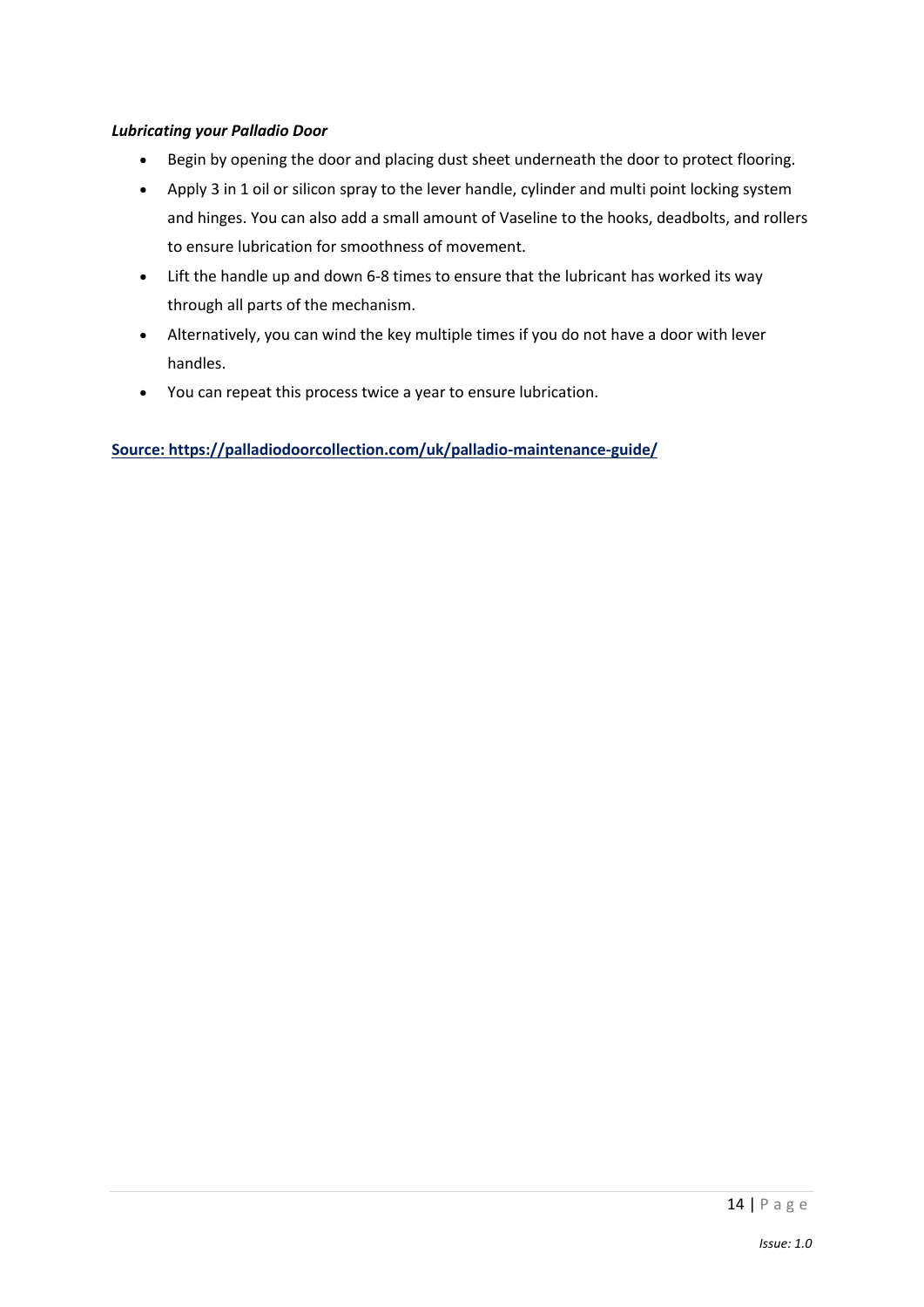# **HANDLING AND STORAGE**

- The customer is responsible for supplying the necessary labour or mechanical handling to unload and store the goods in a safe and correct manner without risk of injury or damage.
- Delivery documentation and labels will state product weights to assist in determining the correct procedures.
- On supply only jobs our obligation is limited to delivery at a point on a safe hard road surface nearest to the delivery address.

#### **Delivery, Storage & Handling on site**

- Windows and Door sets should be lifted by the outer frame, not by the opening sashes, ironmongery, or decorative/ solid glazing bars.
- They should be carried vertically to avoid any tendency to twist or distort the outer frame and cause damage to the connecting joints.
- Particular care should be taken when handling large or composite frames. The use of metal containers for site storage is not advised as this can lead to extreme conditions being created within, which will be detrimental to the performance of our products. Where containers are used, ensure that adequate air circulation can be allowed to flow freely to all products on the pallet and avoid storage in direct sunlight.
- Stack inside on at least 3 level, full-width, evenly distributed bearers in a dry shaded area and keep clear of ground.
- If our products are required to be stored outside, ensure they are protected from the elements with a waterproof cover such as a heat resistant tarpaulin or equivalent, and allow air circulation clearance between products.
- Where products are supplied on a pallet or shrink-wrapped, ensure that adequate air circulation can be allowed to flow freely to all products on the pallet and avoid storage in direct sunlight.
- Products should not be stored in a room or building where excessive moisture levels will be present. In particular, where plastering work is to be carried out as the drying of the plaster pushes lots of moisture into the atmosphere in the room.
- Avoid storing our products flat as the factory applied surface coatings and factory glazing systems have been developed for vertical or angled drainage away from the wetted surface.
- Any period spent with water lying on a horizontal window or door will cause swelling of the timber, poor operation of opening/closing and will invalidate any warranty of that product.
- Protective wrapping should not be removed until the products are ready for installation or until absolutely necessary.
- Caution must be shown when using sharp objects such as knives etc. to remove packaging so as not to cause damage to or from projecting to the product or paint finish.
- Regularly inspect the products whilst in storage to ensure the correct conditions are being met and to check the base coat, primer or finish coats are in good condition.
- Remove products from pallet by lifting not dragging and avoid damage to or from projecting ironmongery or fittings.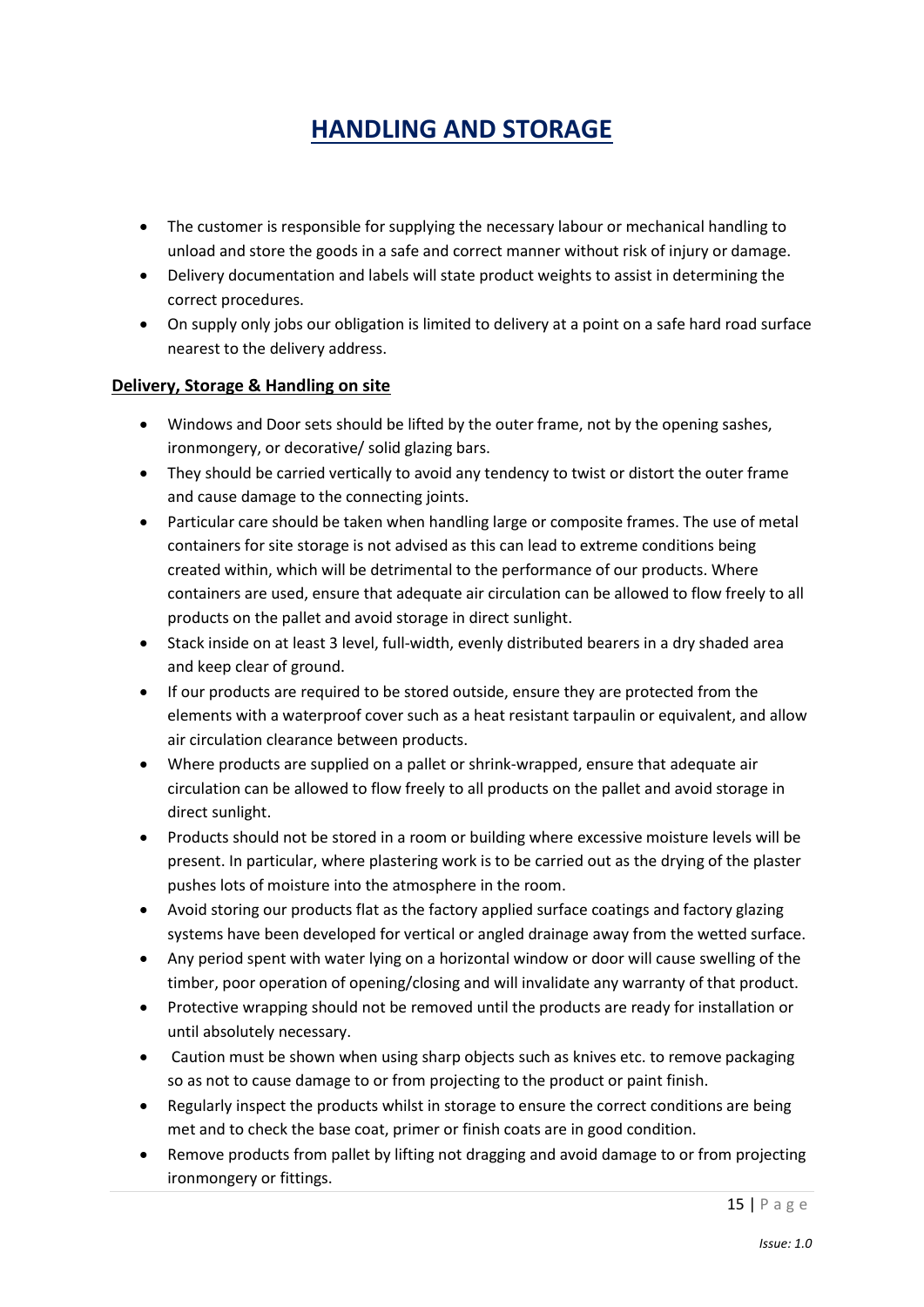• Our joinery products are manufactured to carefully controlled moisture content in line with the requirements to BS 942. Should additional moisture come into contact with our products whilst in storage or during installation, this may result in distortion or the operating, mechanisms, or components, leading to long term or lasting damaged and possible degradation of the overall appearance/finish and voiding warranty.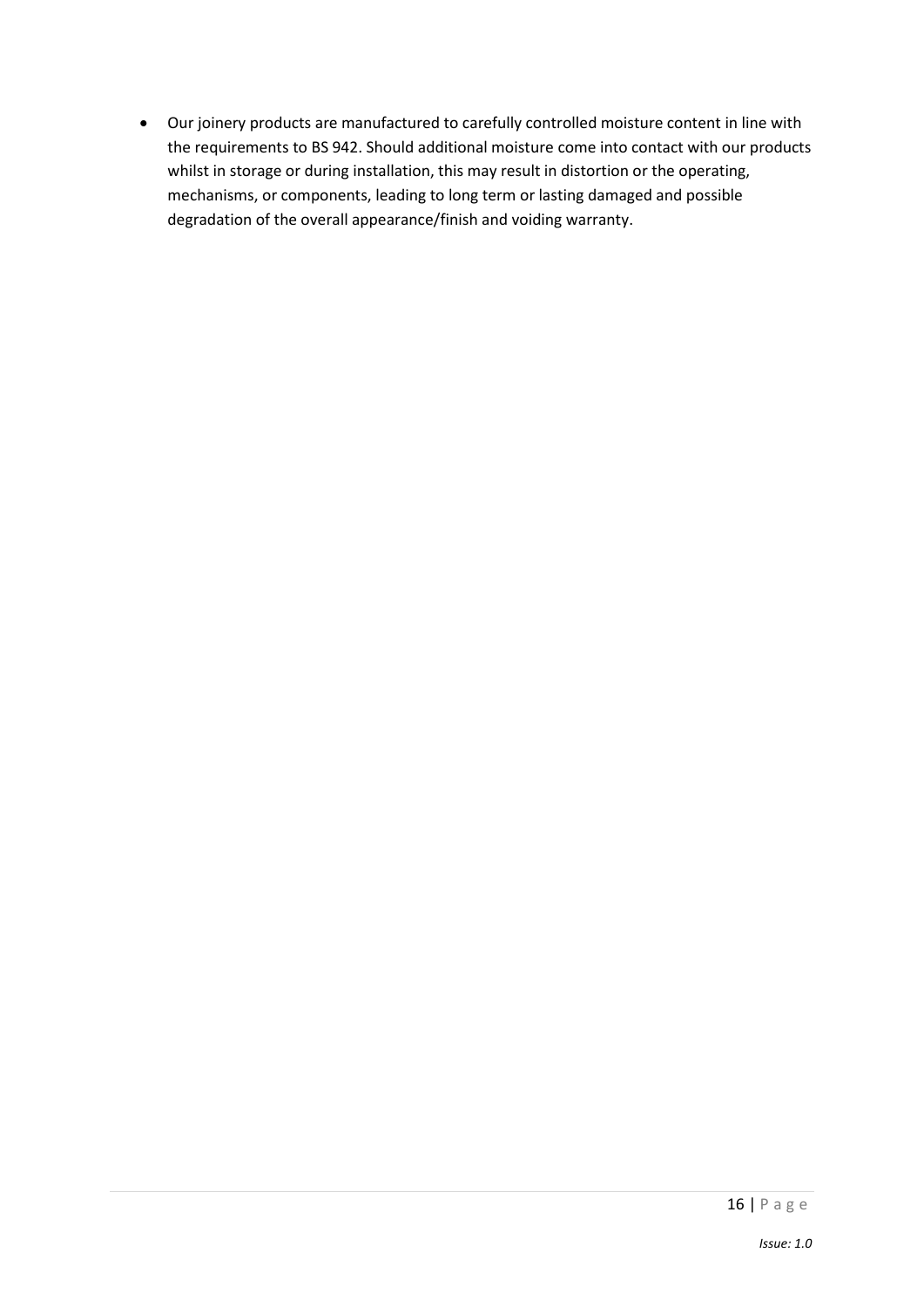# Exclusion conditions of Warranty:

At Compass, we manufacture all our products in our state-of-the-art factory, ensuring each product is *made to rigorous quality standards. The installer has full responsibility to guarantee the products are fit for the intended use and they will be properly installed, adjusted, used, and maintained.*

- Where the defect is due to normal wear and tear or misuse of the whole or any part of the products. Damage to the surface coating has occurred by physical damage, for example damage caused by window cleaner's ladders, damage to cill extension joints by handling or installation, pet damage, chemical damage caused by bad maintenance or poor design of building.
- Where damage or malfunction has occurred due to the product being incorrectly stored and/or installed or repaired, altered or work processed or pollution from surrounding area in whole or in part to standards as set by Compass and good practise of installation
- Where any maintenance of the products has been carried out other than that detailed in the maintenance instructions.
- The Guarantee/Warranty excludes glass breakage, damage, or faults due to accident, misuse or negligence, excessive cleaning processes or hosing down of product.
- Where the customer fails to give written notice of the defect to Compass within 3 working days of delivery/installation.
- Where products have been stored in an unventilated or damp area prior to fitting or areas that have been unventilated during the construction process or exposed to the elements.
- The benefits of this document are not available to the Purchaser until all monies payable by the Purchaser to the Vendor are paid in full.
- Where damage that is caused by external causes outside the control of the company which shall include, accident, fire, natural disaster, or burglary.
- Where products have been exposed to unusual physical conditions or where surface wear has been caused by natural elements.
- Where there is exudation of resin or extractive staining around knots. See maintenance instructions.
- Damage to outward opening doors due to being left open in windy or breezy conditions
- The products have been damaged during transit customers modes of transport.
- Any alteration or repair by you or by a third party who is not one of our authorised fitters.